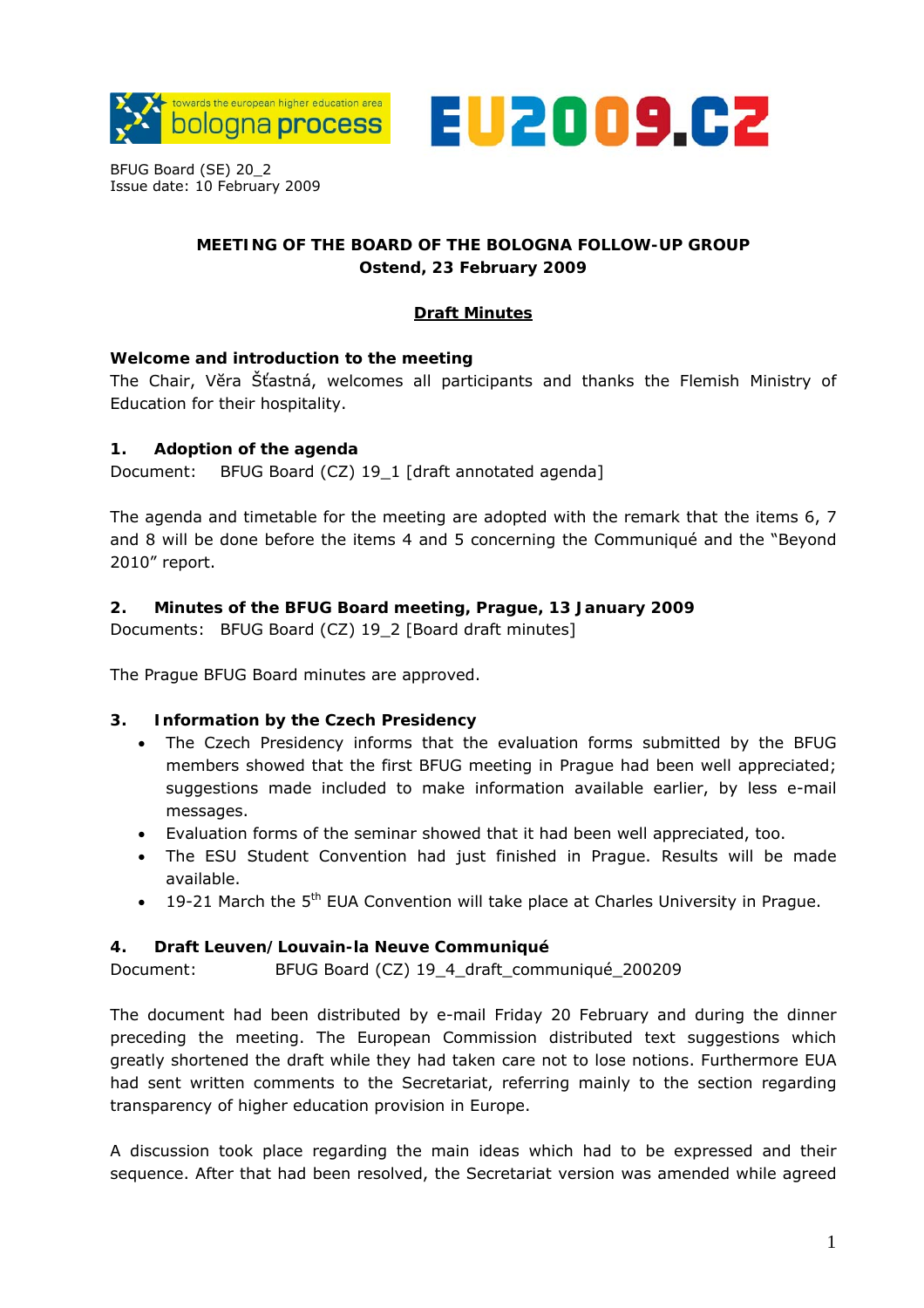



BFUG Board (SE) 20\_2 Issue date: 10 February 2009

formulations were projected. The outcome of the fruitful debate is reflected in draft 2 of the Communiqué distributed to the BFUG on 25-02-2009.

# **5. Bologna Beyond 2010 report**

Document: BFUG (CZ) 15\_6\_Bologna beyond 2010 report

This item has not been dealt with separately.

# **6. Draft agenda of the BFUG meeting, Prague, 26-27 March 2009**

Document: BFUG (CZ)\_16\_1a\_draft agenda

The sequence of items was changed for reasons of logic and logistics. Regarding the separate items "Leuven/Louvain-la-Neuve Communiqué" and "Bologna beyond 2010 report" the relation between the two was stressed. The BFUG should be sure that all issues are reflected in the beyond 2010 report, not only background and analysis, but also important actions to be taken. Next to this, all political important messages should be in the Communiqué.

## **7. Preparation of Board elections**

For the period 1 July 2009 – 30 June 2010 three new Board members have to be elected. It is advised to send a message soon, to solicit interest among eligible countries. Candidatures should be known by mid April. The three new members will be nominated by the BFUG on April 27, if needed by election.

#### **8. Next meeting of the BFUG Board, Stockholm, 4 September 2009**

The meeting was closed, thanking again the Flemish Community for their generous hospitality.